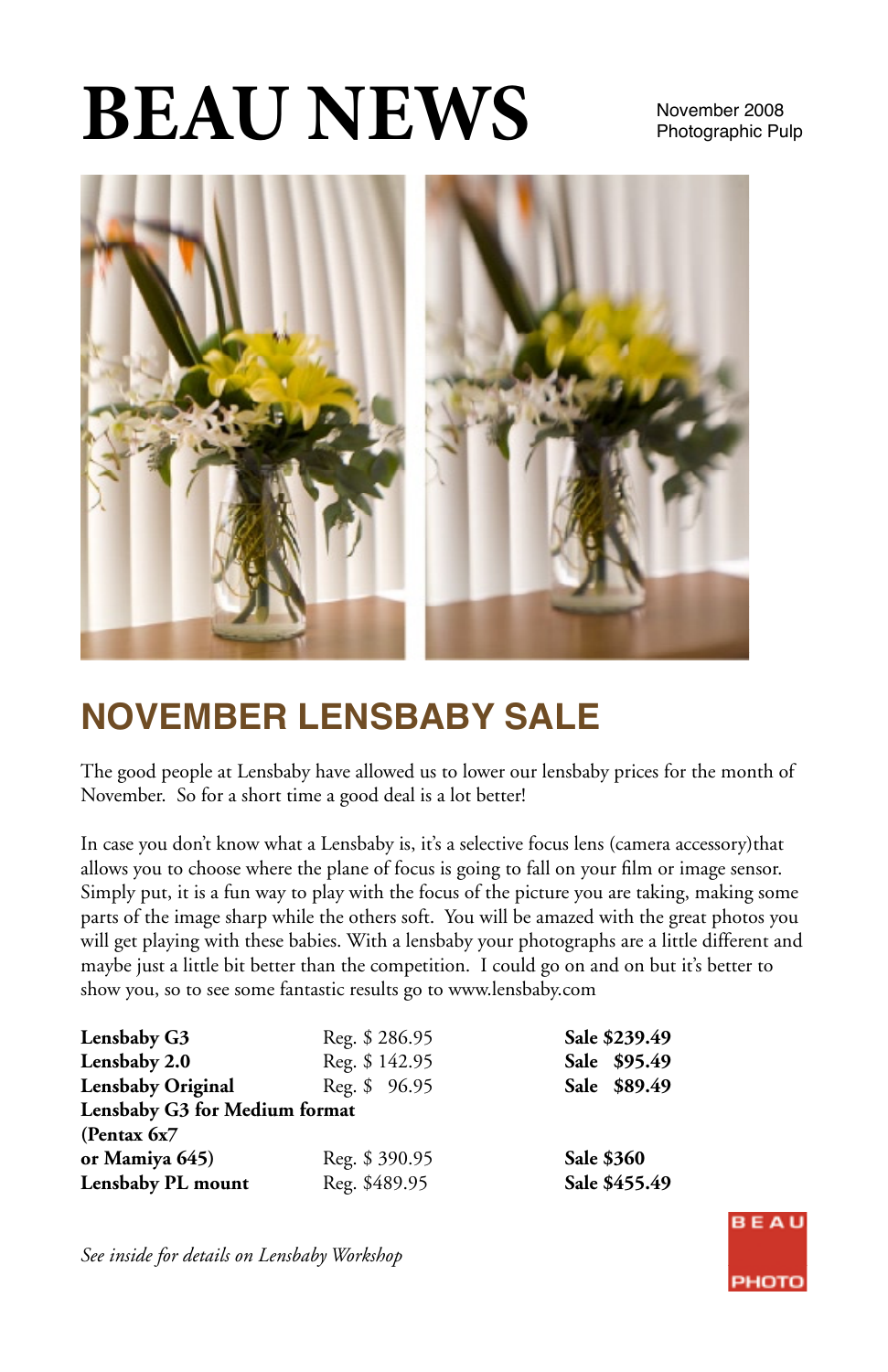#### **LENSBABY WORKSHOP**

#### Join us on November 7th and 8th for an informative workshop on Lensbaby products.

Friday November 7th: 5PM to 7PM Come in for an informal "Meet and Greet" with Kirsten Hunter from Lensbaby. Enjoy some snacks and refreshments and bring in a couple of your baby photos (Lensbaby photos that is ) to break the ice.

Saturday November 8th: 11AM till 3PM Join us for the Workshop part of the event. We will start off with a slide & Video presentation of various styles and effects you can achieve in both Still photography and Video/Film production. Then we will move into the instructional segment where you will learn how to use a Lensbaby to achieve these great effects and some tricks of the trade as well. Next is the "Free Range Runaround" Sign-out a Lensbaby, " Muse", " Composer", "36 or 3GPL'. Mount it on your camera and run around the block or the city taking pictures (we won't keep you penned-in). Come back and exchange it for another Lensbaby or



"Optic", and run around again, We will have Canon, Nikon, LPL, some Pentax and Sony mounts, So bring in your Video /Digital or Film camera that takes these mounts and have a lot of fun. Finally the "Show and Tell" event. Show your work, or not it's up to you. This is a great time to talk about what worked for you and what didn't. We will even print up a couple prints on Hahnemühle paper for you to take home.

This event is cosponsored by Beau Photo & Lensbaby and is free of charge, but you must RSVP to Ken at prosales@beauphoto.com or call 604 734 7771 and reserve a spot and let me know if you are video, film, or digital still based and what camera you will be bringing.



#### **FIELD REPORT: CANON EOS-50D** *Mike*

In late September, I went on a one week trip to central Washington state. I decided to delay my leaving by a day since Canon had promised that I would have my new Canon EOS-50D air-shipped to arrive Monday. It did, so I picked it up and headed south. Following are some condensed comments on how this camera performed... and you can find the full text of this 4 page review on the digital page of our website at www.photophoto.com/digital/

First Impressions: Camera is very similar to my "old" 40D with a slightly more textured body which seems to offer a more secure grip. Silver mode dial is a little distracting but after a day I did not notice it any more. When I received my 40D, it had 20 plus dust specks on the sensor, right out of the box from Canon. When I opened and checked the 50D for dust, I am happy to report that there was just two very faint specks, not at all bothersome, so I did not need to clean it. Excellent! Generally the camera feels more or less exactly like the 40D, which is, in my opinion, a good thing. I remembered to swap out the grid focusing-screen from my 40D before leaving and luckily it is compatible with the 50D as well.

Knowing how big the images were going to be from this camera (raw CR2 files are roughly twice the size as those from the 40D) I had already purchased a few Lexar Pro UDMA 4GB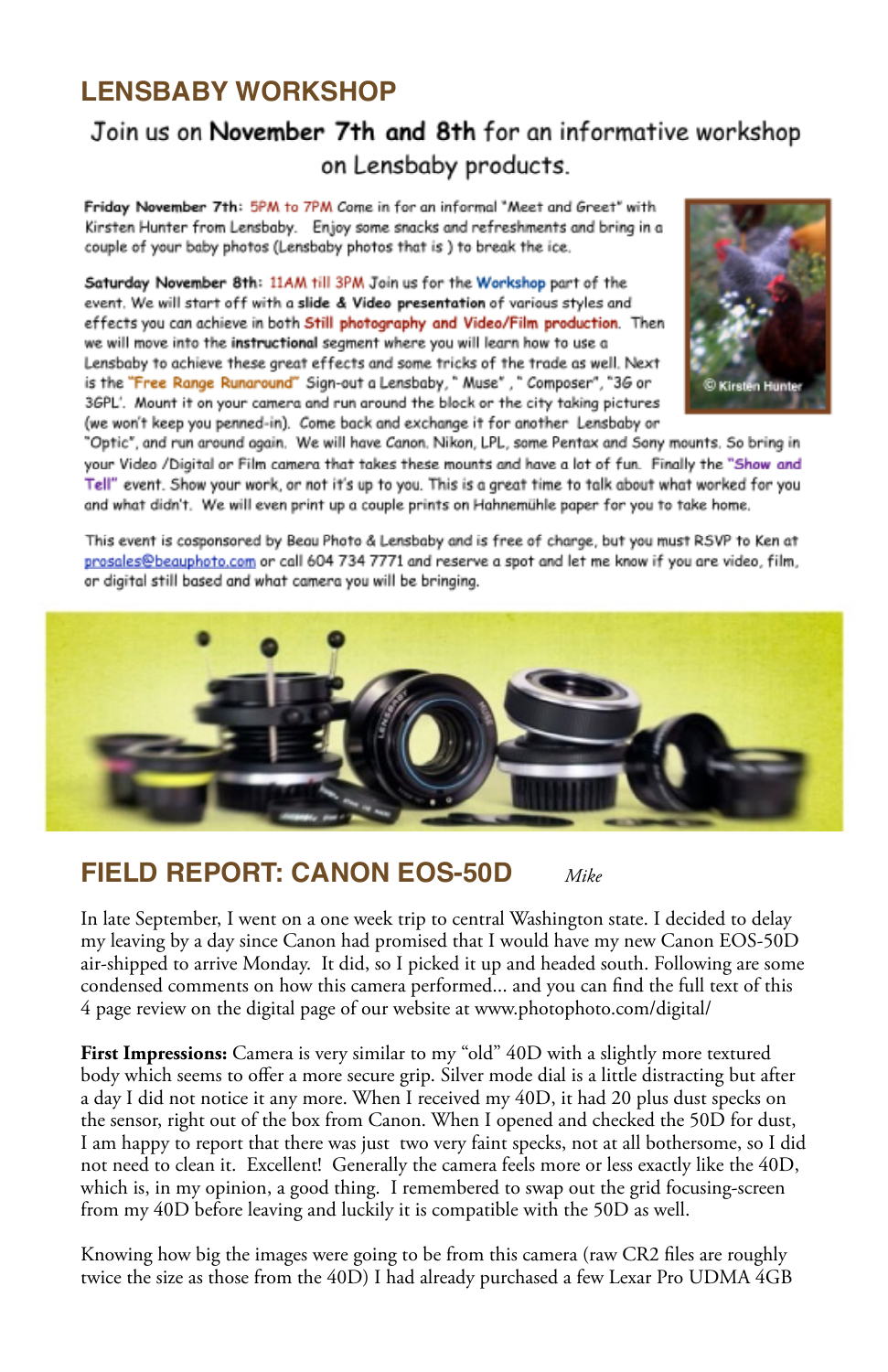300x CF cards for it, and I'm glad I did – it really is noticeable when using fast cards on this camera. When using fast cards, the 50D's responsiveness is extremely impressive: despite the 50% greater pixel count than the 40D, it does not feel any slower... indeed if anything, it generally gives the impression of speedier performance, at least as far as playback scrolling and zooming in on images. When it comes to shooting, the fractional drop in fps certainly is not noticeable although the slightly smaller raw buffer (16 frames, instead of 17 on the 40D) is somewhat disappointing – with memory prices what they are today, I was hoping for a slight improvement and not a drop in buffer size. However I suppose I can forgive a one frame drop in the raw buffer: a 15.1 megapixel camera that can shoot at over 6fps, with a 16-shot raw buffer (or 90+ large-fine JPEG frames with a UDMA card!), priced at around \$1400, really is a tremendously good deal!

Playing back the first test images I took on the big 3" LCD was a revelation! I am not so much talking about the new 920,000-pixel 3" LCD screen itself (yes, it is very nice and sharp, the UI looks great, the colour balance is excellent and so on) but rather the biggest improvement I feel is that one can now accurately judge the sharpness of a raw file on playback - hallelujah! What has Canon done? Well the 50D is the first Canon xxD series camera that embeds a full-resolution JPEG preview into the raw file, so when one plays back a raw and zooms in, one is seeing true pixel-level detail, rather than a scaled-up and fuzzy looking low-resolution image like all its predecessors. Finally!

If you want to read about how much of a nose-print magnet this new screen is though, see the expanded article on our website!

**RAW Image quality:** I'm sure this is what everyone wants to know so I will make an attempt at describing it as best I can in this section. Note that these comments apply to shooting raw files, however I will add a few comments on in-camera JPEGS at the end also. In addition, at the end of this review, I will provide links to some full-resolution "zoomify" images that you can look at, just to get a better idea of image quality for yourselves. Before I go any further, let me mention that my EOS-50D came with the earliest known production firmware, version 1.01. Some currently shipping 50D bodies have 1.02 and even 1.03 installed, although as of this writing, Canon has not yet provided any downloadable firmware updates. According to several tests I have read, the newer firmware noticeably improves high ISO image quality, so I am eagerly awaiting an update!

First, let me talk about low to moderate ISO images, say from 100 to 800 ISO: in this range the pixel level image quality of the 50D is very similar to the 40D, all in all a very good thing. Tremendous dynamic range, gorgeous colour, minimal noise with lots and lots of room to push, pull and stretch the contrast and colour of a raw file. When I started shooting with my 40D, there was something very hard to quantify about the raw files when compared to the 30D and 20D I shot before it – somehow I felt I simply had more room to work the files and the results were somehow just better looking. Maybe it was the 14-bit raws, versus the older 12 bit? I don't know, but happily the same versatility seems to be there with the 50D. The much higher resolution sensor, with its necessarily smaller pixels, does not seem to have lost this useful trait to any great extent.

Speaking of higher resolution, is it really noticeable over the 40D? Well clearly having 50% more pixels ought to be better, right? Well yes, absolutely... with a few caveats however. When you take a "technically perfect" shot -low ISO, high enough shutter speed or tripod, sharp lens at its sweet spot, good exposure, good raw converter at optimal settings (more on that later)- then indeed the resolution improvement of the 15.1 MP sensor is quite noticeable from the 10.1 MP of the 40D. Detail is truly amazing and photos have excellent "cropability" if needed. So, in order to reap the resolution benefits of this new sensor, you really have to know what you are doing. Forget about cheap zooms and crappy "kit" lenses! You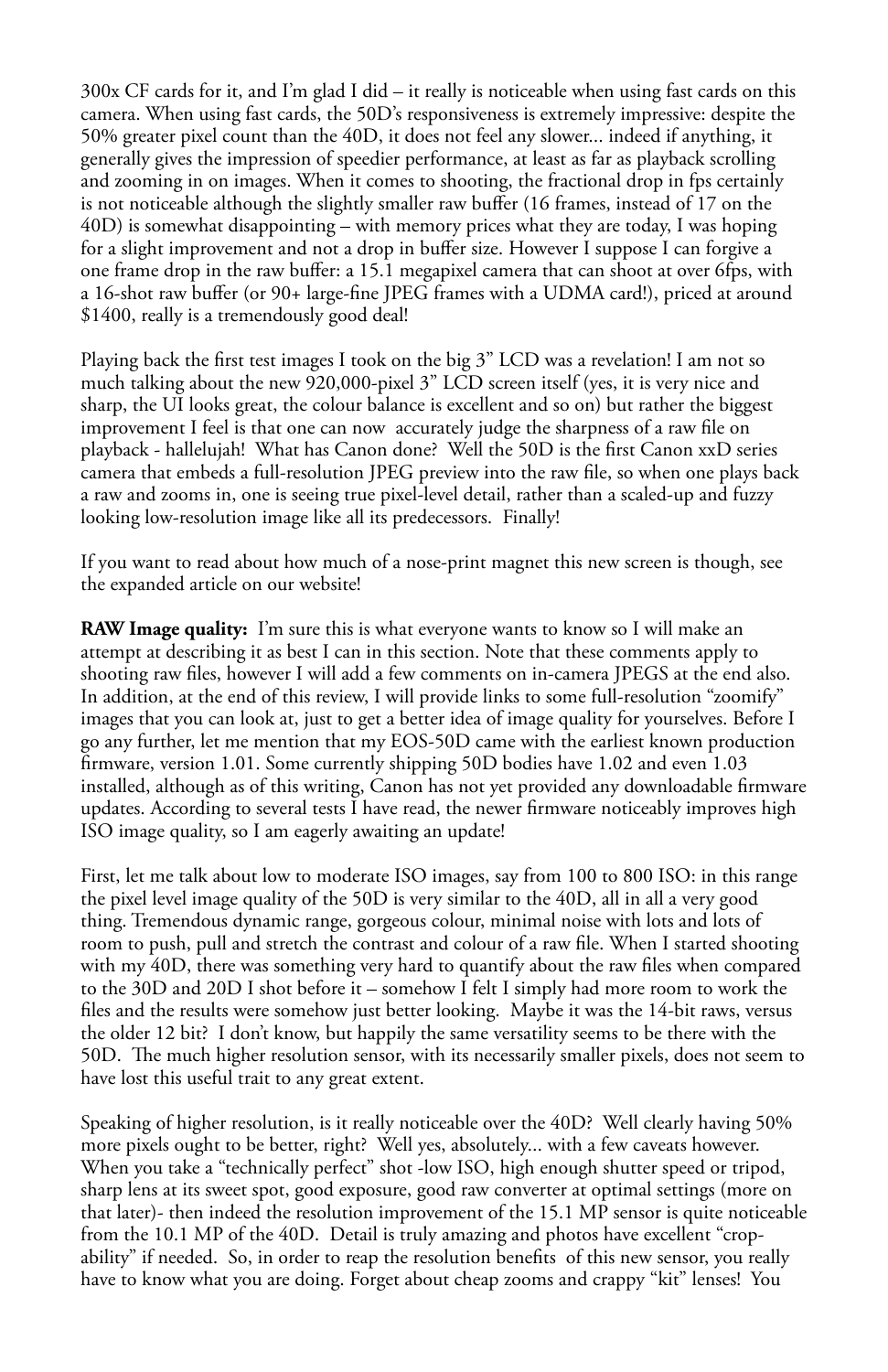are going to need 'L' glass, or at the very least, a bag full of primes. Even some inexpensive primes, which perform well on all other Canon bodies, start to show their limitations on the 50D. For example, I have a cheap yet generally excellent EF 35mm f/2 lens. For the first time, I can really see that there is a quality improvement when you close it down a couple of stops from wide open – my 40D did not have enough resolution to show that clearly. My beloved EF-S 10-22mm zoom, an overall brilliant lens, is starting to look long-in-the-tooth as far as corner sharpness at some focal lengths and wider open f-stops although I did get some very sharp shots with it too.

Luckily my EF-S 60mm f/2.8 Macro, EF 70-200 f/4L IS and EF 400mm f/5.6L are all up to the task and gave stunningly sharp results across the board. Canon seems to have a fairly light anti-aliasing sensor on the camera and/or the images can take a lot of small-radius sharpening without breaking down. So in a nutshell, with proper technique, yes one can really take advantage of all those megapixels, even though the 50D is not a full-frame camera.

**Diffraction:** What about diffraction, you might ask – is it worse than the 40D and does it not limit your resolution in many cases? Well, for the full (very detailed) explanation, see the article on our site, but suffice to say for now that yes, diffraction effects can be more visible when a lens is stopped down to f/16 or higher than on the 40D, but if you make the same size print from both cameras, the effect will be exactly the same – the 50D will not look any worse.

Okay, so that was resolution and diffraction. So now how about Canon's claim of 1-1.5 stops less noise at high ISOs than the 40D? Well... now there's a very good question. Let me put it this way: if you are shooting JPEGs with the default settings on the camera then yes, a 40D at its default settings will appear just a little noisier. However, this improvement does not appear to come from an inherently less noisy sensor, rather Canon is using some very sophisticated noise processing to clean up those high ISO JPEG files. Again for the full scoop, see our website as mentioned earlier. Suffice to say that the image quality from the 50D is still extremely good, and if you stay under ISO 3200, you'll likely be very happy with it. Just don't expect to make a decent looking print larger than a 4"x6" from images shot at ISO 6400 or 12800 since beyond ISO 1600, the noise levels increase very quickly.

**UPDATE!** Canon has released firmware version 1.03 just as this article was about to "go to press" and I have done some limited testing. Unfortunately there appears to be very little change in high ISO image quality. After a few dozen careful test shots comparing the new firmware to the old, all I can see is perhaps a slight reduction in banding artifacts at 6400 and 12800 ISO. No real difference in noise levels or hot pixel speckling in 30 second darkframe test shots. That does not bode well for my long-duration night shots unfortunately. This seems to be the case not only for raw files but JPEGs also: no major changes in noisereduction algorithms it seems. The main reason for this firmware update seems to be to address certain rare cases of "Error 99" lockups, something I have not experienced at all on my own 50D.

**Software:** In short, I am extremely impressed with Canon's latest version of Digital Photo Professional (DPP), their bundled workflow and raw-conversion software. Without going into huge detail here (again, see our website article for the full scoop), let me just say that DPP is as capable (if not more so) than any other raw conversion program out there. Apart from speed issues (it is sluggish), the quality of DPP's raw conversions is truly top-notch!

**Miscellany:** The formerly near useless Direct-Print button has been given a second task – it now activates Live-View also, taking that function away from the Set button in the rear control-dial – hurray! I always found it too easy to activate Live-View by accident on my 40D, so this is a very welcome change.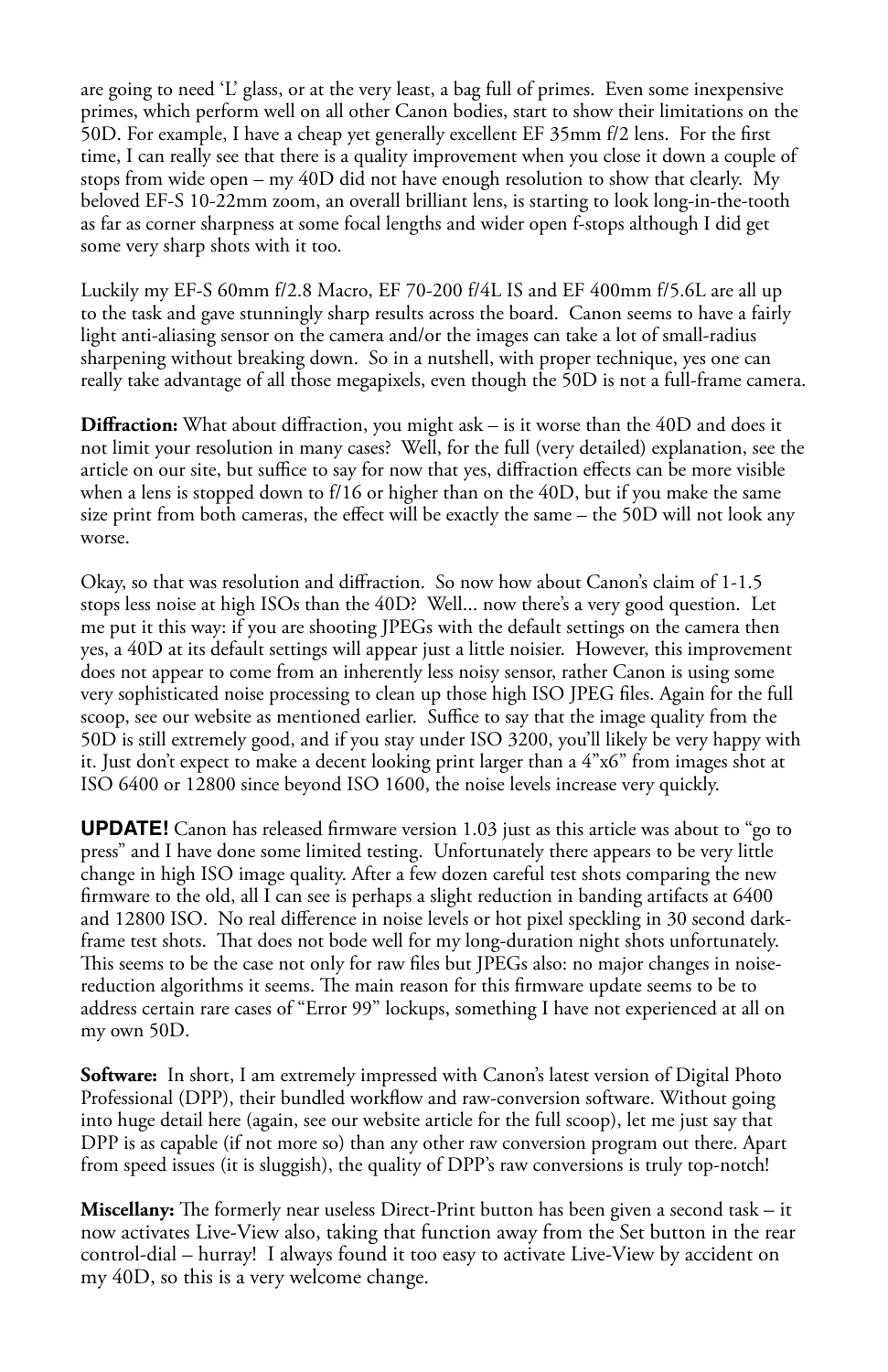Lens-AF-micro-adjustment, formerly limited to the 1-series pro bodies, has now found its way into the 50D. I have not yet seen a need for it, but it's nice to know it's there just in case.

So there you have it: my first impressions of Canon's latest prosumer camera, the EOS-50D. For some example images and zoomify links, please see my own website at www. sublimephoto.com/50D/ and again, for the full review, see our website as mentioned at the top of this article.

#### **HASSELBLAD** *Mike*

There is a blowout special on the **16 megapixel original CFV Digital Back** that works with any older Hasselblad V-series camera. How does \$7500 grab ya? The new CFV II, with a slightly improved rear display, is selling for \$12,700, so you can see significant savings on the last model!

Also, mark your calendars! **On Tuesday, December 9th we will be having another Hasselblad open house.** On display for demonstration will (hopefully) be the new 50 megapixel H3DII-50 and the much anticipated HTS Tilt/Shift adapter. Details to follow - watch your email inbox for more!

#### Join us on Saturday November 22nd from 11.00 AM to 3:00 PM at Langara College for a Profoto Lighting Event.

Beau Photo Supplies and Blazes Photographic are presenting a Profoto Lighting "Info-Afternoon". Come on down to Langara College and see what's new and exciting from Profoto. Check out the new Pro-8a Pack, and see what improvements have been made. Have a look at your portable options with the 7b, B2 and the AcuteB 600. Try out the D4, the Ultimate in studio lighting control. The D4 is a fully adjustable pack where you can even adjust your lighting output from your computer. Try out the compact line of monoblocks for those who prefer to shoot pack free. A must see will be the new line of Profoto Giants.





The Giant reflectors 180, 240 and 300 all feature a deep parabolic shape for even



parallel light output. These reflectors give off a bright, even light and offer the photographer greater control in shaping the light. We will demo a giant reflector and a variety of other Profoto products. As well, we will have promotional pricing on all Profoto products and accessories. So come on down and be a part of this event.

Educators: Please note that special Educational Pricing will be in place for this event. So invite your decision making counterparts.

Please RSVP to Ken at prosales@beauphoto.com or call 604 734 7771 and let us know your coming.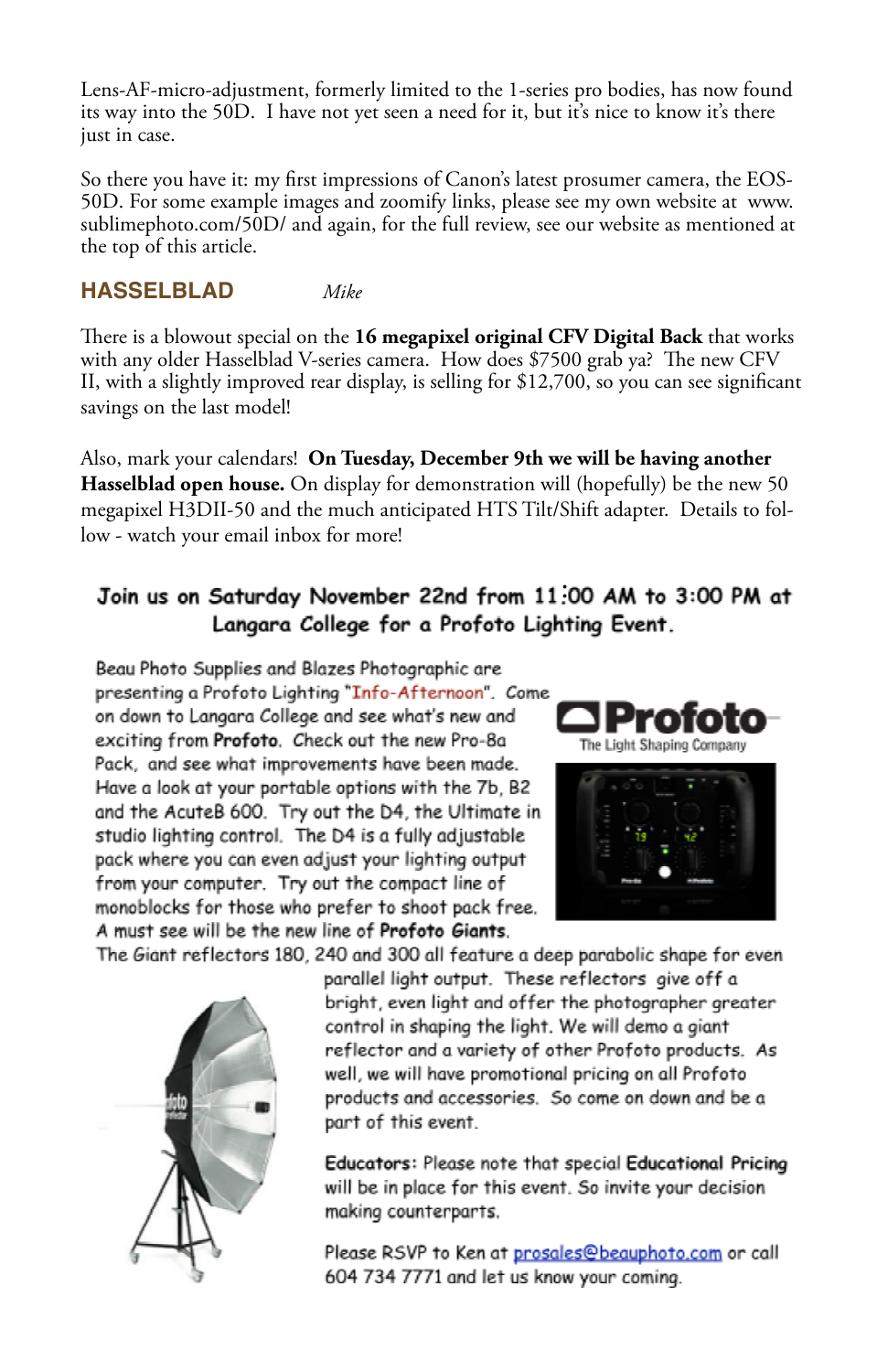## **RENTALS** *Kathy*

Cameras cameras everywhere! The new cameras are (almost) all here! To review the full line-up: In Nikon, we have the **Nikon D3, D700, D300, and the D90.** In our Canon lineup there is the **Canon 1Ds MkIII** (not brand new but still great!) the **1D MkIII, 1Ds MkII, 5D, 50D, 40D, and a Rebel Xti.** Missing from this list is the new Canon 5D MkII which we hope to have by the end of November or early December. This seems like a lot of cameras, but they are quite busy as renting is the perfect way to try one of these fresh out of the box bodies before you invest in one of your own.

And, just back from **New York,** I had a chance to see the new **Hensel porty pack**. It uses a lithium-ion battery instead of the usual lead-acid batteries that have weighed us down for so long. The new battery is a lot lighter, and the pack has quite a different design than its' previous models. We will be replacing our current packs with the new ones as soon as we are able to order them. This could be a great battery powered alternative that won't break your back! The Profoto booth had about 7 or 8 of the new Pr0 8 air packs on display. They are nice looking packs, featuring a super fast recycle time that allows you to shoot up to 20 flashes per second! They can be fully controlled from your computer so if you are shooting with a tethered camera, you could potentially do a whole shoot without leaving your chair! With an estimated retail price of \$14,000.00, it may be a bit before we get one in rentals. But if you want to see one for yourself, come by our *Profoto evening on Saturday November 22nd at Langara College.* The Profoto rep will be there with some new gear for you to try out. Call Ken to RSVP so we know how many people to expect.

### **OMNI BOUNCE OM 900** *Jason*

**For the Nikon SB-900 flash From STO-FEN products**. The Omni-Bounce creates a "Diffused Bare Bulb Effect". Giving even coverage across the entire frame, with lenses from 15mm to 200mm in the 35mm format - and equal in other formats as well. The Omni-Bounce is easy to use and goes onto and off of your flash in seconds with a custom fitting. Designed for years of service without the bulk of some other diffusers, it is small enough to fit easily into your gadget bag or pocket. The Omni-Bounce, often called the "Softie", is an almost perfect product for the powerhouse flashguns of today. It weighs in at just 15g and simply clips onto the head of the flashgun. It softens the light in general use, as well as eliminates red-eye and reflections off windows and spectacles. In more specific use it gives the delightful softness of an umbrella and all the directional coverage of a bare bulb. Very clever and now very famous as it is frequently seen on news programmes as the Omni-Bounce is used by press photographers world-wide.

**November sale price: \$24.95**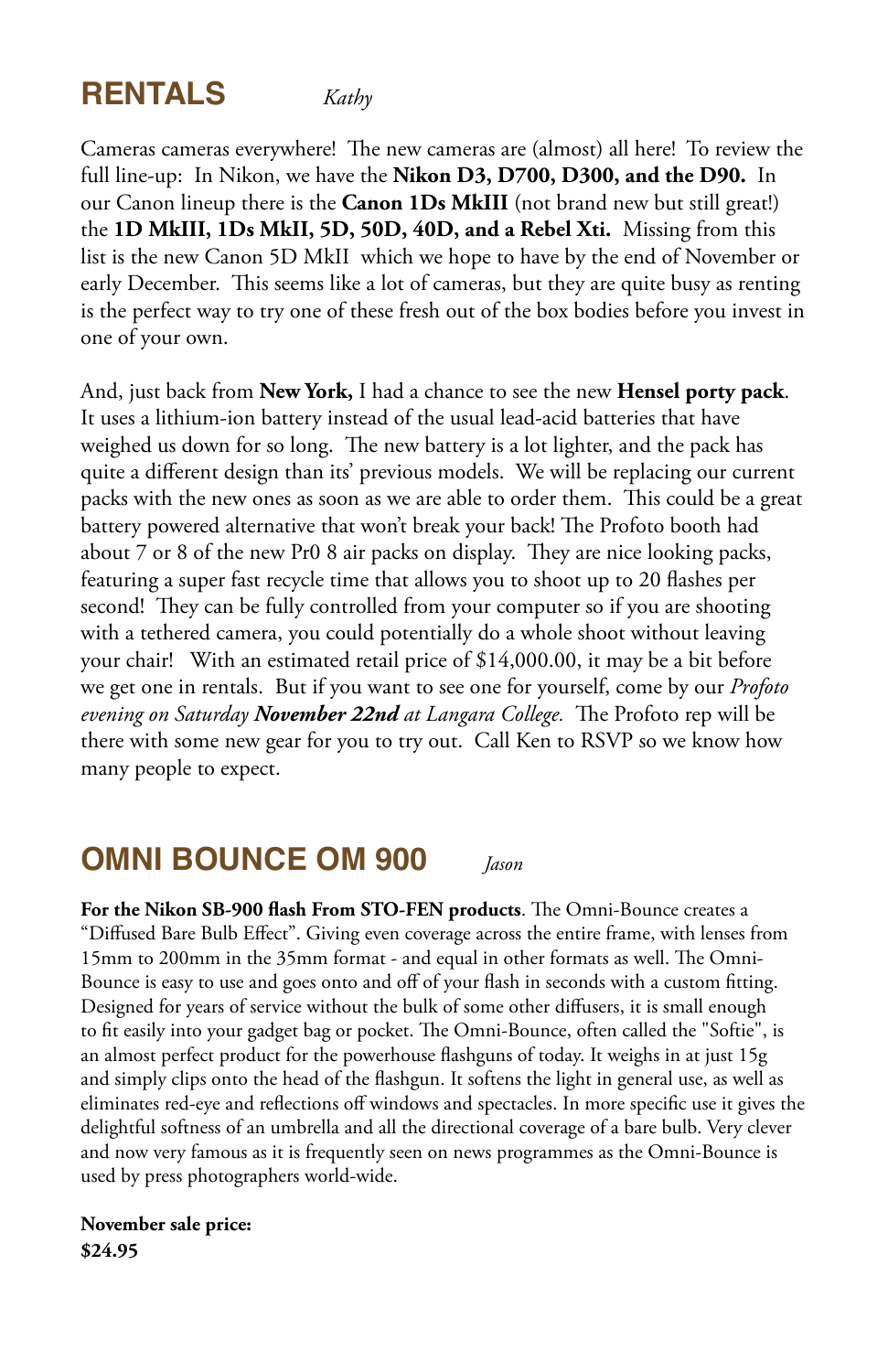## **RENAISSANCE ALBUMS** *Timshell*

*First comes Love, then comes Marriage, then comes the Loonie dropping like a pigeon turd from the Bridal Arch?!?* What?

Alright people, we've all been hearing about it for a few weeks now. Our dollar is dropping, prices are rising and people are complaining.

For good reason too! Especially in the field of Photography prices are high enough as it is without some two bit recession threatening to muck things up even more. In any case, here at Beau we are doing all that we can to normalize, stabilize, and visualize a world without stress, for all of us, and in this case that means avoiding price increases as long as we can.

To put that in the context of Renaissance Album's, we are eating it. For now, but with a big friendly Beau grin on our faces. So, get out there, buy property, invest in Yukon Gold and just generally do whatever it is that makes the dollar grow (Do I look like an economics major?), so that we can beat the pants off the US dollar again!

Remember those days? Weren't they nice? Well, lets hope we get a reminder soon, cause if we don't prices are going up.

## **PHOTO FOLDERS** *Barb*

We're coming down to the wire. Any supplies needed for your clients for Christmas delivery must be ordered by **November 21**, latest. (If your clients are out-oftowners, remember to factor in enough time for shipping to their location, too.)

If you're placing orders for your clients' Christmas gifting, please get them to me as early as possible? I'll do my best to keep in touch with the manufacturers in case of any sudden changes in shipping schedules, etc.

Please see Timshel's Renaissance update for further information on that system.

If you're contemplating making changes to your product line(s) for next year and need information, please don't hesitate to contact us for brochures, pricing, or advice. Please be aware that we may need to increase our prices on U.S. manufactured goods if the Canadian dollar doesn't recover from recent losses.